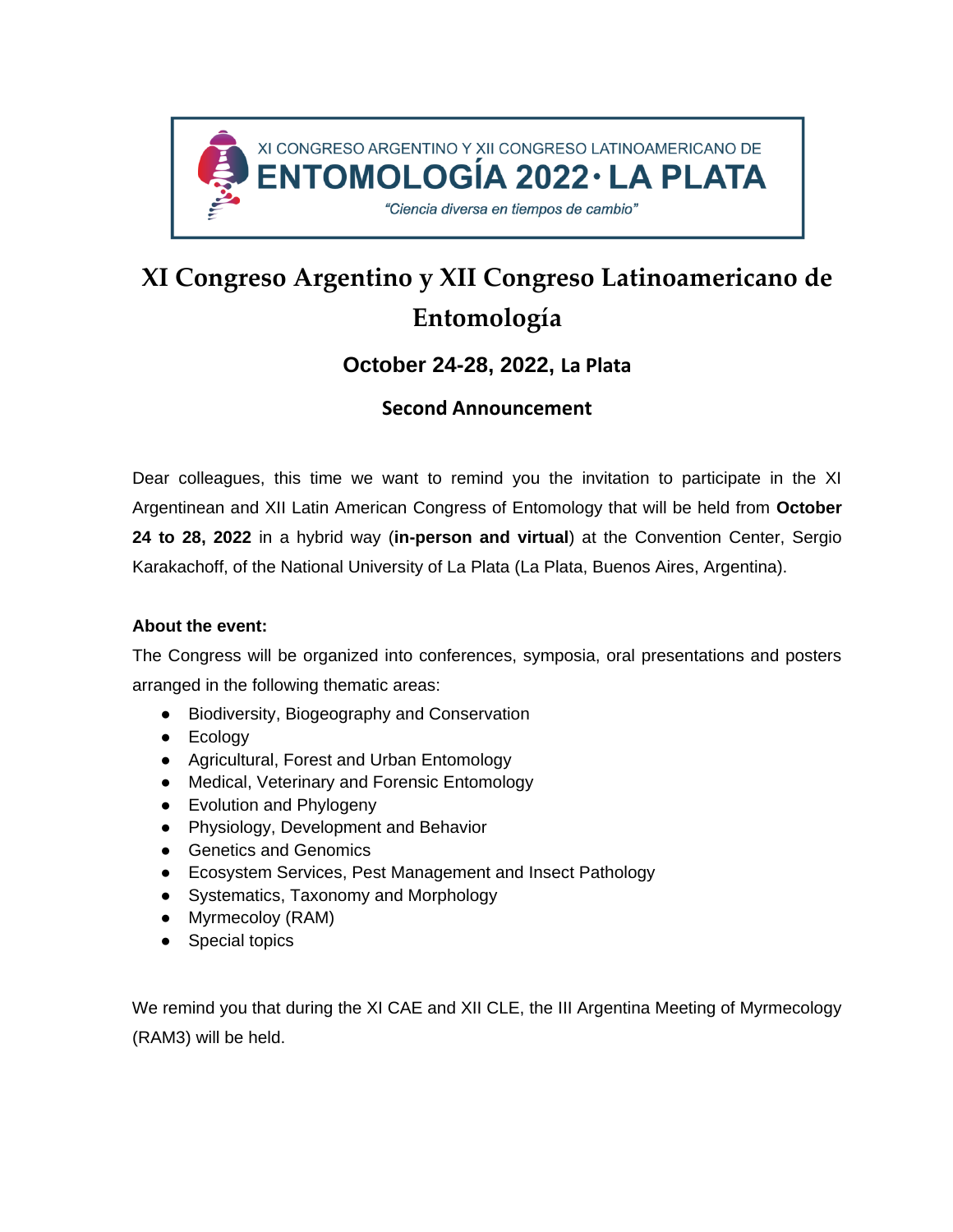## **Registration: Dates and rates.**

To register in the event it is necessary that the participants make the payment first and keep the corresponding voucher. Then, they must complete the registration form available at [https://docs.google.com/forms/d/e/1FAIpQLScVhVKAQ60h8gScZ0NCcjKWfDojvT3BP4oP9o](https://docs.google.com/forms/d/e/1FAIpQLScVhVKAQ60h8gScZ0NCcjKWfDojvT3BP4oP9oFx1rEQR5swfA/viewform?usp=sf_link) [Fx1rEQR5swfA/viewform?usp=sf\\_link,](https://docs.google.com/forms/d/e/1FAIpQLScVhVKAQ60h8gScZ0NCcjKWfDojvT3BP4oP9oFx1rEQR5swfA/viewform?usp=sf_link) in which they will be asked to attach the voucher.

To make the payment, go to [https://congresos.unlp.edu.ar/xicae2021/aranceles-y-modos-de](https://congresos.unlp.edu.ar/xicae2021/aranceles-y-modos-de-pago/)[pago/](https://congresos.unlp.edu.ar/xicae2021/aranceles-y-modos-de-pago/)

| <b>CATEGORIES</b>          | From December 10,<br>2021 to April 1, 2022                                 | From April 2, 2022<br>to August 15, 2022                                   | From August 16, 2022<br>to October 24, 2022                                |
|----------------------------|----------------------------------------------------------------------------|----------------------------------------------------------------------------|----------------------------------------------------------------------------|
|                            | Member of the Argentine<br>Entomological Society (SEA) /<br>Non-member SEA | Member of the Argentine<br>Entomological Society (SEA) /<br>Non-member SEA | Member of the Argentine<br>Entomological Society (SEA) /<br>Non-member SEA |
| <b>IN-PERSON</b>           |                                                                            |                                                                            |                                                                            |
| *Undergraduat<br>e student | \$4,400 / \$5,100                                                          | \$5,940 / \$6,940                                                          | \$8,020 / \$9,020                                                          |
| *Post graduate<br>student  | \$6,500 / \$8,100                                                          | \$8,775 / \$10,775                                                         | \$11,846 / \$13,846                                                        |
| *Professional              | \$9,500 / \$11,100                                                         | \$12,825 / \$14,825                                                        | \$17,310 / \$19,310                                                        |
| Foreign                    | U\$S 100 / U\$S 135                                                        | U\$S 100 / U\$S 135                                                        | U\$S 100 / U\$S 135                                                        |
| <b>ONLINE</b>              |                                                                            |                                                                            |                                                                            |
| *Undergraduat<br>e student | \$3,400 / \$4,100                                                          | \$4,590 / \$5,590                                                          | \$6,196 / \$7,196                                                          |
| *Post graduate<br>student  | \$4,500 / \$6,100                                                          | \$6,075 / \$8,075                                                          | \$8,200 / \$10,200                                                         |
| *Professional              | \$7,000 / \$8,600                                                          | \$9,450 / \$11,450                                                         | \$12,757 / \$14,757                                                        |
| Foreign                    | U\$S 100 / U\$S 135                                                        | U\$S 100 / U\$S 135                                                        | U\$S 100 / U\$S 135                                                        |

Attention: the voucher will also be required at the time of submission of abstracts.

\* Categories marked with an asterisk refer to Argentinean participants. The values are indicated in Argentinean pesos (\$) or US dollars (U\$S).

## **Summaries:**

Each registered person may send up to two (2) abstracts. Abstracts should be submitted only by the person who will present the work. Guidelines for abstracts preparation are available at [https://congresos.unlp.edu.ar/xicae2021/envio-de-trabajos/.](https://congresos.unlp.edu.ar/xicae2021/envio-de-trabajos/) Abstracts may be sent at the